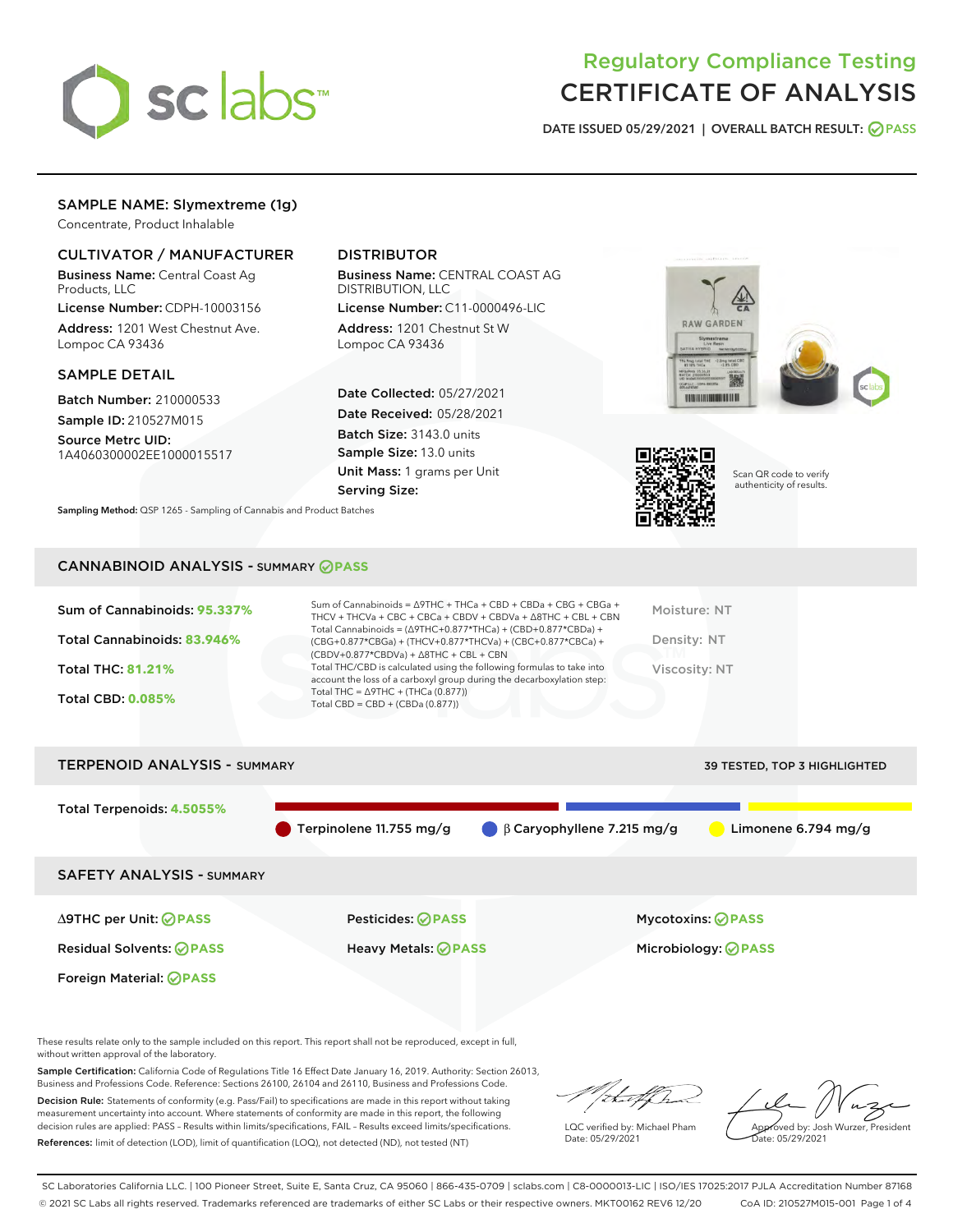



SLYMEXTREME (1G) | DATE ISSUED 05/29/2021 | OVERALL BATCH RESULT: @ PASS

# CANNABINOID TEST RESULTS - 05/29/2021 2 PASS

Tested by high-performance liquid chromatography with diode-array detection (HPLC-DAD). **Method:** QSP 1157 - Analysis of Cannabinoids by HPLC-DAD

#### TOTAL CANNABINOIDS: **83.946%** Total Cannabinoids (Total THC) + (Total CBD) +

(Total CBG) + (Total THCV) + (Total CBC) + (Total CBDV) + ∆8THC + CBL + CBN

TOTAL THC: **81.21%** Total THC (∆9THC+0.877\*THCa)

TOTAL CBD: **0.085%**

Total CBD (CBD+0.877\*CBDa)

TOTAL CBG: 1.62% Total CBG (CBG+0.877\*CBGa)

TOTAL THCV: 0.478% Total THCV (THCV+0.877\*THCVa)

TOTAL CBC: 0.553% Total CBC (CBC+0.877\*CBCa)

TOTAL CBDV: ND Total CBDV (CBDV+0.877\*CBDVa)

| <b>COMPOUND</b>  | LOD/LOQ<br>(mg/g)          | <b>MEASUREMENT</b><br><b>UNCERTAINTY</b><br>(mg/g) | <b>RESULT</b><br>(mg/g) | <b>RESULT</b><br>(%) |
|------------------|----------------------------|----------------------------------------------------|-------------------------|----------------------|
| <b>THCa</b>      | 0.05/0.14                  | ±23.064                                            | 897.45                  | 89.745               |
| <b>A9THC</b>     | 0.06/0.26                  | ±0.861                                             | 25.04                   | 2.504                |
| <b>CBGa</b>      | 0.1 / 0.2                  | ±0.85                                              | 16.3                    | 1.63                 |
| <b>CBCa</b>      | 0.07/0.28                  | ±0.281                                             | 5.74                    | 0.574                |
| <b>THCVa</b>     | 0.07/0.20                  | ±0.260                                             | 5.45                    | 0.545                |
| <b>CBG</b>       | 0.06/0.19                  | ±0.076                                             | 1.92                    | 0.192                |
| <b>CBDa</b>      | 0.02/0.19                  | ±0.028                                             | 0.97                    | 0.097                |
| <b>CBC</b>       | 0.2 / 0.5                  | ±0.01                                              | 0.5                     | 0.05                 |
| $\triangle$ 8THC | 0.1/0.4                    | N/A                                                | <b>ND</b>               | <b>ND</b>            |
| <b>THCV</b>      | 0.1/0.2                    | N/A                                                | <b>ND</b>               | <b>ND</b>            |
| <b>CBD</b>       | 0.07/0.29                  | N/A                                                | <b>ND</b>               | <b>ND</b>            |
| <b>CBDV</b>      | 0.04 / 0.15                | N/A                                                | <b>ND</b>               | <b>ND</b>            |
| <b>CBDVa</b>     | 0.03/0.53                  | N/A                                                | <b>ND</b>               | <b>ND</b>            |
| <b>CBL</b>       | 0.06 / 0.24                | N/A                                                | <b>ND</b>               | <b>ND</b>            |
| <b>CBN</b>       | 0.1/0.3                    | N/A                                                | <b>ND</b>               | <b>ND</b>            |
|                  | <b>SUM OF CANNABINOIDS</b> |                                                    | 953.37 mg/g             | 95.337%              |

#### **UNIT MASS: 1 grams per Unit**

| ∆9THC per Unit                                                                            | 1120 per-package limit | 25.04 mg/unit<br><b>PASS</b> |  |  |  |
|-------------------------------------------------------------------------------------------|------------------------|------------------------------|--|--|--|
| <b>Total THC per Unit</b>                                                                 |                        | 812.10 mg/unit               |  |  |  |
| <b>CBD per Unit</b>                                                                       |                        | <b>ND</b>                    |  |  |  |
| <b>Total CBD per Unit</b>                                                                 |                        | $0.85$ mg/unit               |  |  |  |
| Sum of Cannabinoids<br>per Unit                                                           |                        | 953.37 mg/unit               |  |  |  |
| <b>Total Cannabinoids</b><br>per Unit                                                     |                        | 839.46 mg/unit               |  |  |  |
| <b>MOISTURE TEST RESULT</b><br><b>VISCOSITY TEST RESULT</b><br><b>DENSITY TEST RESULT</b> |                        |                              |  |  |  |

Not Tested

Not Tested

Not Tested

# TERPENOID TEST RESULTS - 05/29/2021

Terpene analysis utilizing gas chromatography-flame ionization detection (GC-FID). **Method:** QSP 1192 - Analysis of Terpenoids by GC-FID

| <b>COMPOUND</b>           | LOD/LOQ<br>(mg/g)    | <b>MEASUREMENT</b><br><b>UNCERTAINTY</b><br>(mg/g) | <b>RESULT</b><br>(mg/g) | <b>RESULT</b><br>(%) |
|---------------------------|----------------------|----------------------------------------------------|-------------------------|----------------------|
| Terpinolene               | 0.008 / 0.026        | ±0.2410                                            | 11.755                  | 1.1755               |
| $\beta$ Caryophyllene     | 0.004 / 0.012        | ±0.2569                                            | 7.215                   | 0.7215               |
| Limonene                  | 0.005 / 0.016        | ±0.0972                                            | 6.794                   | 0.6794               |
| <b>Myrcene</b>            | 0.008 / 0.025        | ±0.0663                                            | 5.141                   | 0.5141               |
| $\alpha$ Humulene         | 0.009 / 0.029        | ±0.0727                                            | 2.265                   | 0.2265               |
| $\alpha$ Bisabolol        | 0.008 / 0.026        | ±0.0839                                            | 1.571                   | 0.1571               |
| $\beta$ Pinene            | 0.004 / 0.014        | ±0.0175                                            | 1.519                   | 0.1519               |
| $\alpha$ Pinene           | 0.005 / 0.017        | ±0.0113                                            | 1.313                   | 0.1313               |
| trans- $\beta$ -Farnesene | 0.008 / 0.025        | ±0.0361                                            | 1.018                   | 0.1018               |
| <b>Terpineol</b>          | 0.016 / 0.055        | ±0.0611                                            | 0.995                   | 0.0995               |
| Fenchol                   | 0.010 / 0.034        | ±0.0305                                            | 0.789                   | 0.0789               |
| Ocimene                   | 0.011 / 0.038        | ±0.0237                                            | 0.737                   | 0.0737               |
| Linalool                  | 0.009 / 0.032        | ±0.0273                                            | 0.718                   | 0.0718               |
| Nerolidol                 | 0.009 / 0.028        | ±0.0403                                            | 0.640                   | 0.0640               |
| Guaiol                    | 0.009 / 0.030        | ±0.0174                                            | 0.369                   | 0.0369               |
| $\alpha$ Phellandrene     | 0.006 / 0.020        | ±0.0045                                            | 0.330                   | 0.0330               |
| 3 Carene                  | 0.005 / 0.018        | ±0.0042                                            | 0.293                   | 0.0293               |
| $\alpha$ Terpinene        | 0.005 / 0.017        | ±0.0043                                            | 0.288                   | 0.0288               |
| $\gamma$ Terpinene        | 0.006 / 0.018        | ±0.0041                                            | 0.239                   | 0.0239               |
| Caryophyllene<br>Oxide    | 0.010/0.033          | ±0.0099                                            | 0.216                   | 0.0216               |
| <b>Borneol</b>            | 0.005 / 0.016        | ±0.0076                                            | 0.180                   | 0.0180               |
| Sabinene                  | 0.004 / 0.014        | ±0.0018                                            | 0.152                   | 0.0152               |
| Camphene                  | 0.005 / 0.015        | ±0.0014                                            | 0.119                   | 0.0119               |
| $\alpha$ Cedrene          | 0.005 / 0.016        | ±0.0029                                            | 0.096                   | 0.0096               |
| Sabinene Hydrate          | 0.006 / 0.022        | ±0.0031                                            | 0.079                   | 0.0079               |
| Valencene                 | <i>0.009 / 0.030</i> | ±0.0054                                            | 0.079                   | 0.0079               |
| Eucalyptol                | 0.006 / 0.018        | ±0.0017                                            | 0.068                   | 0.0068               |
| Fenchone                  | 0.009 / 0.028        | ±0.0017                                            | 0.060                   | 0.0060               |
| p-Cymene                  | 0.005 / 0.016        | ±0.0005                                            | 0.017                   | 0.0017               |
| (-)-Isopulegol            | 0.005 / 0.016        | N/A                                                | ND                      | <b>ND</b>            |
| Camphor                   | 0.006 / 0.019        | N/A                                                | ND                      | ND                   |
| Isoborneol                | 0.004 / 0.012        | N/A                                                | ND                      | ND                   |
| Menthol                   | 0.008 / 0.025        | N/A                                                | ND                      | ND                   |
| Nerol                     | 0.003 / 0.011        | N/A                                                | ND                      | ND                   |
| Citronellol               | 0.003 / 0.010        | N/A                                                | ND                      | ND                   |
| $R-(+)$ -Pulegone         | 0.003 / 0.011        | N/A                                                | ND                      | ND                   |
| Geraniol                  | 0.002 / 0.007        | N/A                                                | ND                      | ND                   |
| <b>Geranyl Acetate</b>    | 0.004 / 0.014        | N/A                                                | ND                      | ND                   |
| Cedrol                    | 0.008 / 0.027        | N/A                                                | ND                      | ND                   |
| <b>TOTAL TERPENOIDS</b>   |                      |                                                    | 45.055 mg/g             | 4.5055%              |

SC Laboratories California LLC. | 100 Pioneer Street, Suite E, Santa Cruz, CA 95060 | 866-435-0709 | sclabs.com | C8-0000013-LIC | ISO/IES 17025:2017 PJLA Accreditation Number 87168 © 2021 SC Labs all rights reserved. Trademarks referenced are trademarks of either SC Labs or their respective owners. MKT00162 REV6 12/20 CoA ID: 210527M015-001 Page 2 of 4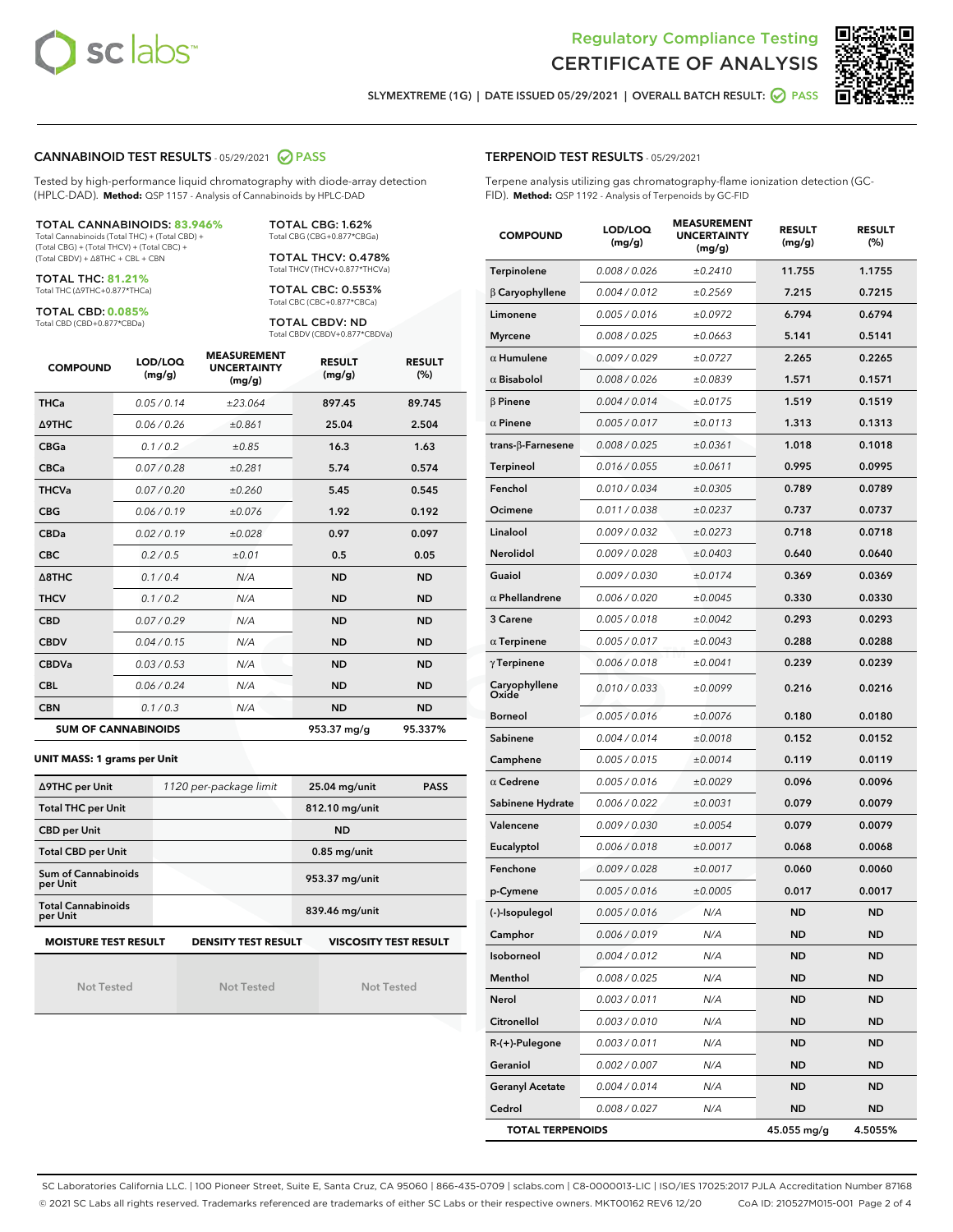



SLYMEXTREME (1G) | DATE ISSUED 05/29/2021 | OVERALL BATCH RESULT: 2 PASS

# CATEGORY 1 PESTICIDE TEST RESULTS - 05/29/2021 2 PASS

Pesticide and plant growth regulator analysis utilizing high-performance liquid chromatography-mass spectrometry (HPLC-MS) or gas chromatography-mass spectrometry (GC-MS). \*GC-MS utilized where indicated. **Method:** QSP 1212 - Analysis of Pesticides and Mycotoxins by LC-MS or QSP 1213 - Analysis of Pesticides by GC-MS

| <b>COMPOUND</b>             | LOD/LOQ<br>$(\mu g/g)$ | <b>ACTION</b><br><b>LIMIT</b><br>$(\mu g/g)$ | <b>MEASUREMENT</b><br><b>UNCERTAINTY</b><br>$(\mu g/g)$ | <b>RESULT</b><br>$(\mu g/g)$ | <b>RESULT</b> |
|-----------------------------|------------------------|----------------------------------------------|---------------------------------------------------------|------------------------------|---------------|
| Aldicarb                    | 0.03 / 0.08            | $\ge$ LOD                                    | N/A                                                     | <b>ND</b>                    | <b>PASS</b>   |
| Carbofuran                  | 0.02 / 0.05            | $\ge$ LOD                                    | N/A                                                     | <b>ND</b>                    | <b>PASS</b>   |
| Chlordane*                  | 0.03 / 0.08            | $\ge$ LOD                                    | N/A                                                     | <b>ND</b>                    | <b>PASS</b>   |
| Chlorfenapyr*               | 0.03/0.10              | $\ge$ LOD                                    | N/A                                                     | <b>ND</b>                    | <b>PASS</b>   |
| Chlorpyrifos                | 0.02 / 0.06            | $\ge$ LOD                                    | N/A                                                     | <b>ND</b>                    | <b>PASS</b>   |
| Coumaphos                   | 0.02 / 0.07            | $\ge$ LOD                                    | N/A                                                     | <b>ND</b>                    | <b>PASS</b>   |
| Daminozide                  | 0.02 / 0.07            | $\ge$ LOD                                    | N/A                                                     | <b>ND</b>                    | <b>PASS</b>   |
| <b>DDVP</b><br>(Dichlorvos) | 0.03/0.09              | $>$ LOD                                      | N/A                                                     | <b>ND</b>                    | <b>PASS</b>   |
| Dimethoate                  | 0.03/0.08              | $\ge$ LOD                                    | N/A                                                     | <b>ND</b>                    | <b>PASS</b>   |
| Ethoprop(hos)               | 0.03 / 0.10            | $>$ LOD                                      | N/A                                                     | <b>ND</b>                    | <b>PASS</b>   |
| Etofenprox                  | 0.02 / 0.06            | $\ge$ LOD                                    | N/A                                                     | <b>ND</b>                    | <b>PASS</b>   |
| Fenoxycarb                  | 0.03/0.08              | $\ge$ LOD                                    | N/A                                                     | <b>ND</b>                    | <b>PASS</b>   |
| Fipronil                    | 0.03/0.08              | $\ge$ LOD                                    | N/A                                                     | <b>ND</b>                    | <b>PASS</b>   |
| Imazalil                    | 0.02 / 0.06            | $>$ LOD                                      | N/A                                                     | <b>ND</b>                    | <b>PASS</b>   |
| <b>Methiocarb</b>           | 0.02 / 0.07            | $\ge$ LOD                                    | N/A                                                     | <b>ND</b>                    | <b>PASS</b>   |
| Methyl<br>parathion         | 0.03/0.10              | $\ge$ LOD                                    | N/A                                                     | <b>ND</b>                    | <b>PASS</b>   |
| <b>Mevinphos</b>            | 0.03/0.09              | $\ge$ LOD                                    | N/A                                                     | <b>ND</b>                    | <b>PASS</b>   |
| Paclobutrazol               | 0.02 / 0.05            | $>$ LOD                                      | N/A                                                     | <b>ND</b>                    | <b>PASS</b>   |
| Propoxur                    | 0.03/0.09              | $\ge$ LOD                                    | N/A                                                     | <b>ND</b>                    | <b>PASS</b>   |
| Spiroxamine                 | 0.03/0.08              | $\ge$ LOD                                    | N/A                                                     | <b>ND</b>                    | <b>PASS</b>   |
| Thiacloprid                 | 0.03/0.10              | $\ge$ LOD                                    | N/A                                                     | <b>ND</b>                    | <b>PASS</b>   |

# CATEGORY 2 PESTICIDE TEST RESULTS - 05/29/2021 @ PASS

| <b>COMPOUND</b>          | LOD/LOQ<br>$(\mu g/g)$ | <b>ACTION</b><br><b>LIMIT</b><br>$(\mu g/g)$ | <b>MEASUREMENT</b><br><b>UNCERTAINTY</b><br>$(\mu g/g)$ | <b>RESULT</b><br>$(\mu g/g)$ | <b>RESULT</b> |
|--------------------------|------------------------|----------------------------------------------|---------------------------------------------------------|------------------------------|---------------|
| Abamectin                | 0.03/0.10              | 0.1                                          | N/A                                                     | <b>ND</b>                    | <b>PASS</b>   |
| Acephate                 | 0.02/0.07              | 0.1                                          | N/A                                                     | <b>ND</b>                    | <b>PASS</b>   |
| Acequinocyl              | 0.02/0.07              | 0.1                                          | N/A                                                     | <b>ND</b>                    | <b>PASS</b>   |
| Acetamiprid              | 0.02/0.05              | 0.1                                          | N/A                                                     | <b>ND</b>                    | <b>PASS</b>   |
| Azoxystrobin             | 0.02/0.07              | 0.1                                          | N/A                                                     | <b>ND</b>                    | <b>PASS</b>   |
| <b>Bifenazate</b>        | 0.01/0.04              | 0.1                                          | N/A                                                     | <b>ND</b>                    | <b>PASS</b>   |
| <b>Bifenthrin</b>        | 0.02 / 0.05            | 3                                            | N/A                                                     | <b>ND</b>                    | <b>PASS</b>   |
| <b>Boscalid</b>          | 0.03/0.09              | 0.1                                          | N/A                                                     | <b>ND</b>                    | <b>PASS</b>   |
| Captan                   | 0.19/0.57              | 0.7                                          | N/A                                                     | <b>ND</b>                    | <b>PASS</b>   |
| Carbaryl                 | 0.02/0.06              | 0.5                                          | N/A                                                     | <b>ND</b>                    | <b>PASS</b>   |
| Chlorantranilip-<br>role | 0.04/0.12              | 10                                           | N/A                                                     | <b>ND</b>                    | <b>PASS</b>   |
| Clofentezine             | 0.03/0.09              | 0.1                                          | N/A                                                     | <b>ND</b>                    | <b>PASS</b>   |

# CATEGORY 2 PESTICIDE TEST RESULTS - 05/29/2021 continued

| <b>COMPOUND</b>               | LOD/LOQ<br>(µg/g) | <b>ACTION</b><br>LIMIT<br>$(\mu g/g)$ | <b>MEASUREMENT</b><br><b>UNCERTAINTY</b><br>(µg/g) | <b>RESULT</b><br>(µg/g) | <b>RESULT</b> |
|-------------------------------|-------------------|---------------------------------------|----------------------------------------------------|-------------------------|---------------|
| Cyfluthrin                    | 0.12 / 0.38       | 2                                     | N/A                                                | ND                      | <b>PASS</b>   |
| Cypermethrin                  | 0.11 / 0.32       | 1                                     | N/A                                                | ND                      | <b>PASS</b>   |
| Diazinon                      | 0.02 / 0.05       | 0.1                                   | N/A                                                | ND                      | <b>PASS</b>   |
| Dimethomorph                  | 0.03 / 0.09       | $\overline{2}$                        | N/A                                                | <b>ND</b>               | <b>PASS</b>   |
| Etoxazole                     | 0.02 / 0.06       | 0.1                                   | N/A                                                | ND                      | <b>PASS</b>   |
| Fenhexamid                    | 0.03 / 0.09       | 0.1                                   | N/A                                                | ND                      | <b>PASS</b>   |
| Fenpyroximate                 | 0.02 / 0.06       | 0.1                                   | N/A                                                | <b>ND</b>               | <b>PASS</b>   |
| Flonicamid                    | 0.03 / 0.10       | 0.1                                   | N/A                                                | <b>ND</b>               | <b>PASS</b>   |
| Fludioxonil                   | 0.03 / 0.10       | 0.1                                   | N/A                                                | <b>ND</b>               | <b>PASS</b>   |
| Hexythiazox                   | 0.02 / 0.07       | 0.1                                   | N/A                                                | <b>ND</b>               | <b>PASS</b>   |
| Imidacloprid                  | 0.04 / 0.11       | 5                                     | N/A                                                | <b>ND</b>               | <b>PASS</b>   |
| Kresoxim-methyl               | 0.02 / 0.07       | 0.1                                   | N/A                                                | ND                      | <b>PASS</b>   |
| Malathion                     | 0.03 / 0.09       | 0.5                                   | N/A                                                | <b>ND</b>               | <b>PASS</b>   |
| Metalaxyl                     | 0.02 / 0.07       | $\overline{c}$                        | N/A                                                | <b>ND</b>               | <b>PASS</b>   |
| Methomyl                      | 0.03 / 0.10       | 1                                     | N/A                                                | ND                      | <b>PASS</b>   |
| Myclobutanil                  | 0.03/0.09         | 0.1                                   | N/A                                                | <b>ND</b>               | <b>PASS</b>   |
| Naled                         | 0.02 / 0.07       | 0.1                                   | N/A                                                | ND                      | <b>PASS</b>   |
| Oxamyl                        | 0.04 / 0.11       | 0.5                                   | N/A                                                | ND                      | <b>PASS</b>   |
| Pentachloronitro-<br>benzene* | 0.03 / 0.09       | 0.1                                   | N/A                                                | ND                      | <b>PASS</b>   |
| Permethrin                    | 0.04/0.12         | 0.5                                   | N/A                                                | <b>ND</b>               | <b>PASS</b>   |
| Phosmet                       | 0.03 / 0.10       | 0.1                                   | N/A                                                | ND                      | <b>PASS</b>   |
| Piperonylbu-<br>toxide        | 0.02 / 0.07       | 3                                     | N/A                                                | <b>ND</b>               | <b>PASS</b>   |
| Prallethrin                   | 0.03 / 0.08       | 0.1                                   | N/A                                                | <b>ND</b>               | <b>PASS</b>   |
| Propiconazole                 | 0.02 / 0.07       | 0.1                                   | N/A                                                | ND                      | <b>PASS</b>   |
| Pyrethrins                    | 0.04 / 0.12       | 0.5                                   | N/A                                                | ND                      | <b>PASS</b>   |
| Pyridaben                     | 0.02 / 0.07       | 0.1                                   | N/A                                                | <b>ND</b>               | <b>PASS</b>   |
| Spinetoram                    | 0.02 / 0.07       | 0.1                                   | N/A                                                | ND                      | <b>PASS</b>   |
| Spinosad                      | 0.02 / 0.07       | 0.1                                   | N/A                                                | ND                      | <b>PASS</b>   |
| Spiromesifen                  | 0.02 / 0.05       | 0.1                                   | N/A                                                | <b>ND</b>               | <b>PASS</b>   |
| Spirotetramat                 | 0.02 / 0.06       | 0.1                                   | N/A                                                | ND                      | <b>PASS</b>   |
| Tebuconazole                  | 0.02 / 0.07       | 0.1                                   | N/A                                                | ND                      | <b>PASS</b>   |
| Thiamethoxam                  | 0.03 / 0.10       | 5                                     | N/A                                                | <b>ND</b>               | <b>PASS</b>   |
| Trifloxystrobin               | 0.03 / 0.08       | 0.1                                   | N/A                                                | <b>ND</b>               | <b>PASS</b>   |

SC Laboratories California LLC. | 100 Pioneer Street, Suite E, Santa Cruz, CA 95060 | 866-435-0709 | sclabs.com | C8-0000013-LIC | ISO/IES 17025:2017 PJLA Accreditation Number 87168 © 2021 SC Labs all rights reserved. Trademarks referenced are trademarks of either SC Labs or their respective owners. MKT00162 REV6 12/20 CoA ID: 210527M015-001 Page 3 of 4